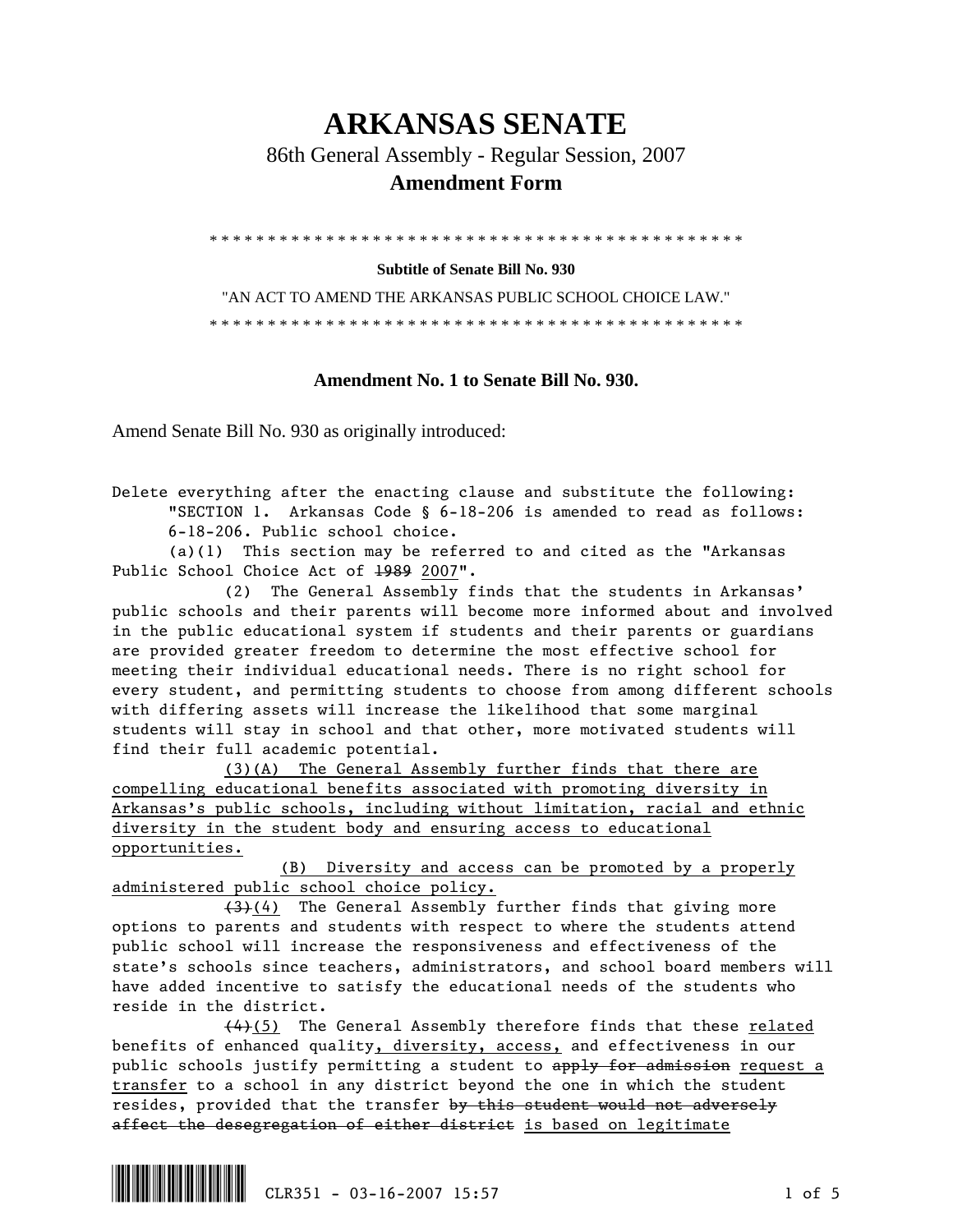educational justifications and not based on inappropriate stereotypes.

 (5)(6) A public school choice program is hereby established to enable any student to attend a school in a district in which the student does not reside, subject to the restrictions contained in this section.

 $(b)(1)(A)$  Before a student may attend a school in a nonresident district, the student's parent or guardian must submit an application a transfer request on a form approved developed by the Department of Education to the nonresident district by submitting the application transfer request to the superintendent of the school district. This application must be postmarked not later than July 1 of the year in which the student would begin the fall semester at the nonresident district.

 $(B)(i)$  Within thirty (30) days of the receipt of  $an$ application a transfer request from a nonresident student seeking admission under the terms of this section, the superintendent of the nonresident district shall notify the parent or guardian and the resident district in writing as to whether the student's application transfer request has been accepted approved or rejected denied.

(ii) If the application transfer request is rejected denied, the superintendent of the nonresident district must state in the notification letter the reason for rejection.

(iii) If the application transfer request is accepted approved, the superintendent of the nonresident district shall state in the notification letter:

 (a) An absolute deadline for the student to enroll in the district, or the acceptance approval notification is null; and (b) Any instructions for the renewal

procedures established by the district. (2)(A)(i) The school board of directors of every public school

district must adopt by resolution specific standards a policy for acceptance approval and rejection denial of applications based on standards and procedures established by the department. Standards may include the capacity of a program, class, grade level, or school building.

 (ii) The standards and procedures shall be designed to ensure that any transfer request is based on sound educational justifications that are consistent with the findings under subsection (a) of this section and take into consideration a range of factors in the following areas:

(a) The capacity of the nonresident school,

grade, or class;

 (b) The relative strength of the nonresident school's educational program, including the nature of the program and the relative school improvement status; and

 (c) The impact on the educational benefits of diversity and access to educational opportunity.

 (B)(i) Nothing in this section shall permit the establishment of unlawful quotas.

 (ii) Nothing in this section requires a school district to add teachers, staff, or classrooms or in any way to exceed the requirements and standards established by existing law.

 (iii) Standards shall include a statement that priority will be given to applications from siblings or stepsiblings residing in the same residence or household of students already attending the district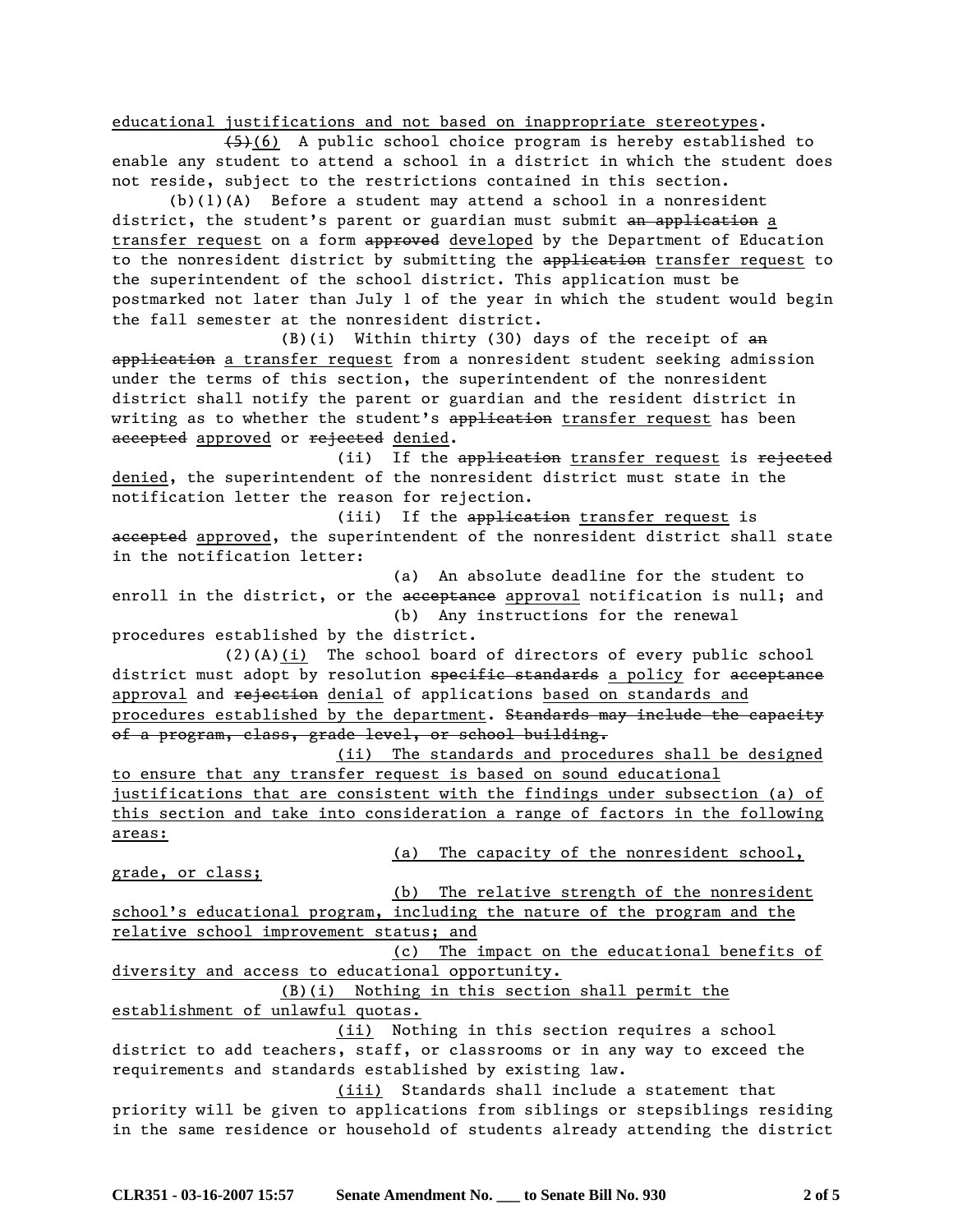by choice.

 (iv) Standards may not include an applicant's previous academic achievement, athletic or other extracurricular ability, handicapping conditions, English proficiency level, or previous disciplinary proceedings except that an expulsion from another district may be included pursuant to § 6-18-510.

 (C)(i) In evaluating a transfer request, the nonresident district shall conduct an individualized review of the applicant to determine whether the request is based on legitimate educational justification under subdivision (b)(2)(A) of this section.

 (ii) School districts shall approve a transfer request if there is sufficient capacity and the transfer request is justified based on the relative strength of the education program or the impact on diversity and access to educational opportunity.

 (iii) If capacity is not sufficient to honor all transfer requests, school districts shall approve transfers to applicants who demonstrate the greatest educational justification based on the relative strength of the education program and the impact on diversity and access to educational opportunity.

 (D) A resident district that believes that a transfer request or group of transfer requests is not based on legitimate educational justification but on inappropriate stereotypes may deny the transfer request or transfer requests.

 $(B)(i)$ (E)(i) Any student who applies for a transfer under this section and is denied a transfer by the nonresident district may request a hearing before the State Board of Education to reconsider the transfer.

 (ii) A request for a hearing before the state board shall be in writing and shall be postmarked no later than ten (10) days after notice of rejection of the application denial of the transfer request under subdivision (b)(1)(B) of this section is received by the student.

 (3) Each school district shall participate in public school choice consistent with this section.

 (c) The responsibility for transportation of a student from the student's resident school district to a nonresident school district shall be borne by the student or the student's parents. The nonresident school district may enter into a written agreement with the student, the student's parents, or the resident school district to provide transportation to or from any place in the resident district to the nonresident district, or both.

 (d)(1) A nonresident district shall accept credits toward graduation that were awarded by another district.

 (2) The nonresident district shall award a diploma to a nonresident student if the student meets the nonresident district's graduation requirements.

 (e) For purposes of determining a school district's state equalization foundation funding aid under § 6-20-2305(a) and funding for additional education categories under § 6-20-2305(b), the nonresident student shall be counted as a part of the average daily membership of the district to which the student has transferred.

 (f) The provisions of this section and all student choice options created in this section are subject to the following limitations:

 (1) No student may transfer to a nonresident district where the percentage of enrollment for the student's race exceeds that percentage in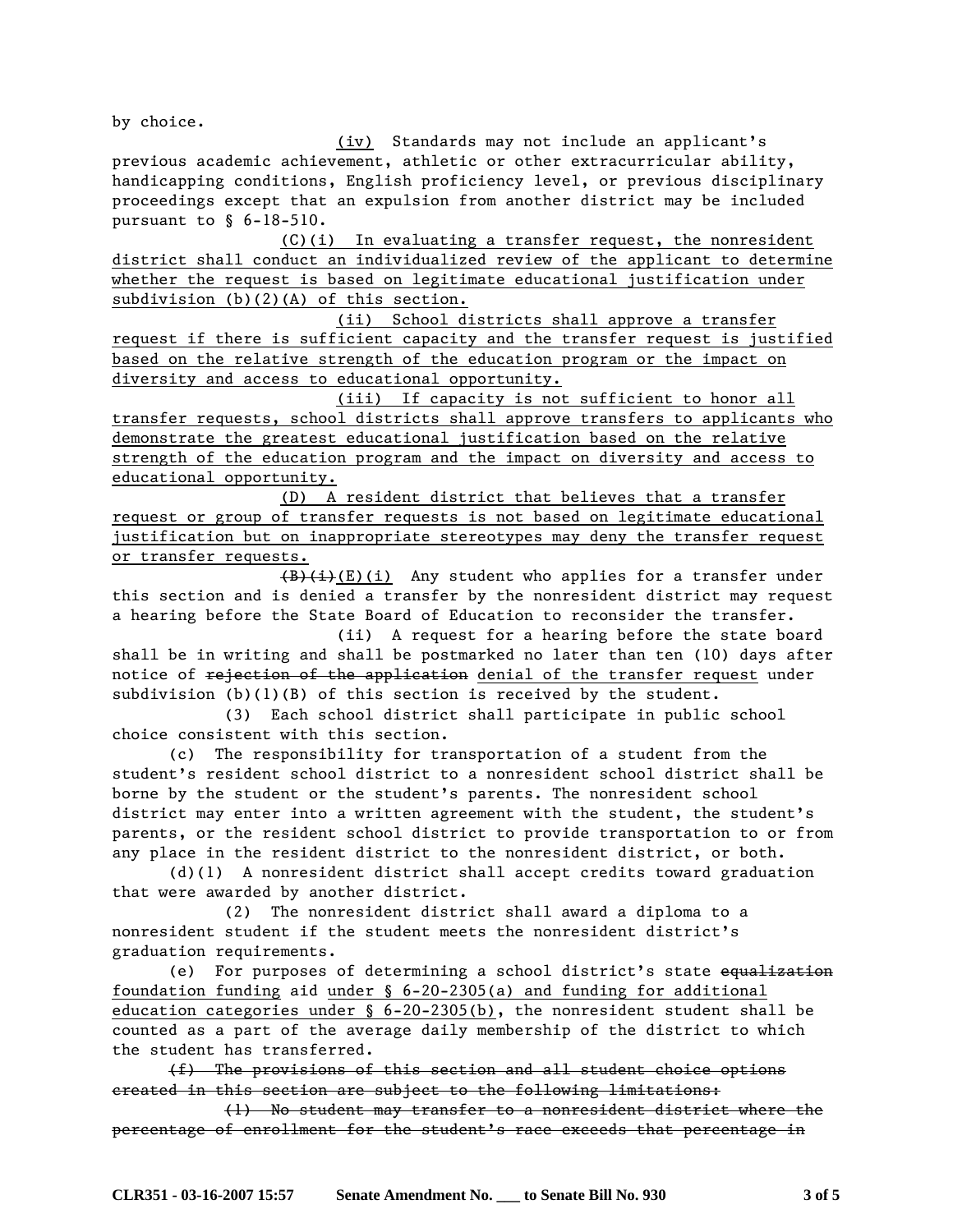the student's resident district except in the circumstances set forth in subdivisions (2) and (3) of this subsection;

 (2)(A) A transfer to a district is exempt from the restriction set forth in subdivision  $(f)(1)$  of this section if the transfer is between two (2) districts within a county and if the minority percentage in the student's race and majority percentages of school enrollment in both the resident and nonresident district remain within an acceptable range of the county's overall minority percentage in the student's race and majority percentages of school population as set forth by the department.

 (B)(i) By the filing deadline each year, the department shall compute the minority percentage in the student's race and majority percentages of each county's public school population from the October Annual School Report and shall then compute the acceptable range of variance from those percentages for school districts within each county.

 (ii)(a) In establishing the acceptable range of variance, the department is directed to use the remedial guideline established in Little Rock School District v. Pulaski County Special School District of allowing an overrepresentation or underrepresentation of black or white students of one-fourth (1/4) or twenty-five percent (25%) of the county's racial balance.

 (b) In establishing the acceptable range of variance for school choice, the department is directed to use the remedial guideline of allowing an overrepresentation or underrepresentation of minority or majority students of one-fourth (1/4) or twenty-five percent (25%) of the county's racial balance;

 (3) A transfer is exempt from the restriction set forth in subdivision (f)(1) of this section if each school district within the county does not have a critical mass of minority percentage in the student's race of more than ten percent (10%) of any single race;

 $(4)(f)(1)$  In any instance where in which the provisions of this subsection section would result in a conflict with a desegregation court order or a district's court-approved desegregation plan, the terms of the order or plan shall govern;.

 $(5)(2)$  The department shall adopt appropriate rules and regulations to implement the provisions of this section; and.

 $(6)(3)$  The department shall monitor school districts for compliance with this section.

 (g) The state board shall be authorized to resolve disputes arising under subsections  $(b)$ - $(f)$   $(b)$ - $(e)$  of this section.

(h)(1) The superintendent of  $t$ he each district shall cause public announcements to be made over the broadcast media and in the print media provide effective notice at such times and in such a manner as to inform parents or guardians of students in adjoining districts of the availability of the public school choice program, the application deadline, and the requirements and procedure for nonresident students to participate in the program.

 (2) The notice shall be provided consistent with standards established by the department that are designed to best promote the findings established under subsection (a) of this section.

 (i)(1) All superintendents of school districts shall report to the Equity Assistance Center on an annual basis the race, gender, and other pertinent information needed to properly monitor compliance with the